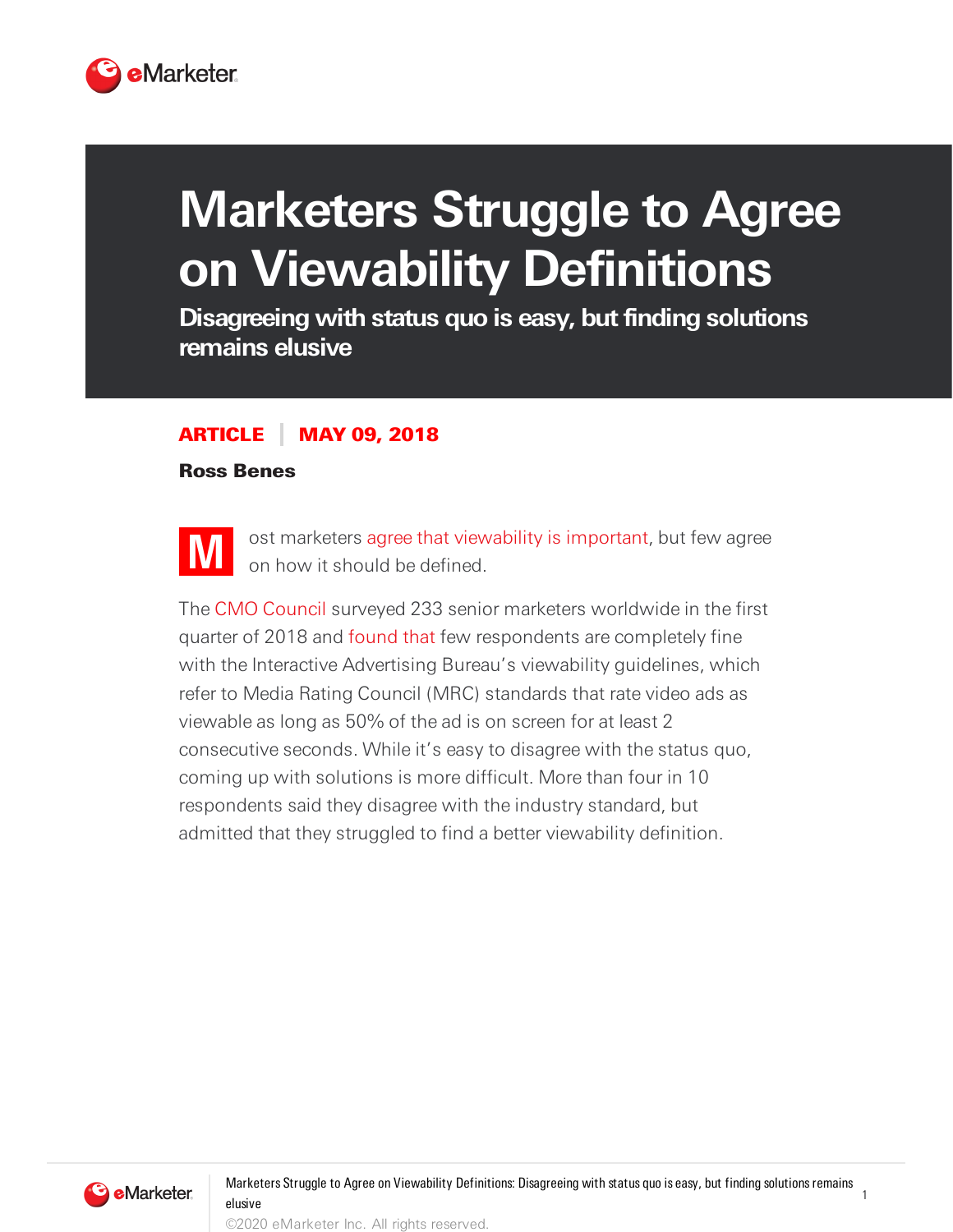

The way viewability is defined can have a big impact on campaign billing since advertisers use their programmatic buying platforms to restrict their media spend to inventory that is highly viewable. For instance, ad buying firm GroupM uses strict [viewability](https://www.emarketer.com/content/half-of-ad-industry-professionals-want-stricter-viewability-standards) standards, which require that 100% of an ad's pixels be in view. While advertisers support stricter standards, publishers complain that they're not fairly [compensated](https://digiday.com/media/hitting-viewability-thresholds-pubs-underwhelmed-payoff/) for reaching high viewability benchmarks.

"We wrote the viewability standard to apply to the whole industry," said MRC CEO and executive director George Ivie. "If you asked the same question of the sell side, you might see similarly questioning results, for exactly the opposite reasons. It's this balancing of interests that makes it difficult to set standards for an entire industry, and this study wouldn't be able to tell us whether we've achieved an appropriate balance here."

In March, the MRC [issued](http://mediaratingcouncil.org/MRC%20Issues%20Call%20for%20Research%20on%20Duration%20Weighting%20In%20Cross-Media%20Video%20Measurement_Final.pdf) a call for public research to see if it should raise its viewability criteria to require 100% of an ad's pixels to be inview in order to be counted viewable. About 30% of the 816 US digital media professionals [surveyed](https://integralads.com/look-ahead/) by Integral Ad Science in December 2017 said they use their own viewability standards.

A universal viewability standard across the ad supply chain will be difficult to come by if advertisers keep up their digital ad [spend,](https://www.emarketer.com/content/half-of-advertisers-say-ad-spend-wont-drop) regardless of whether their viewability gripes are solved or not. In an October 2017 survey of more than 600 marketing and advertising



2